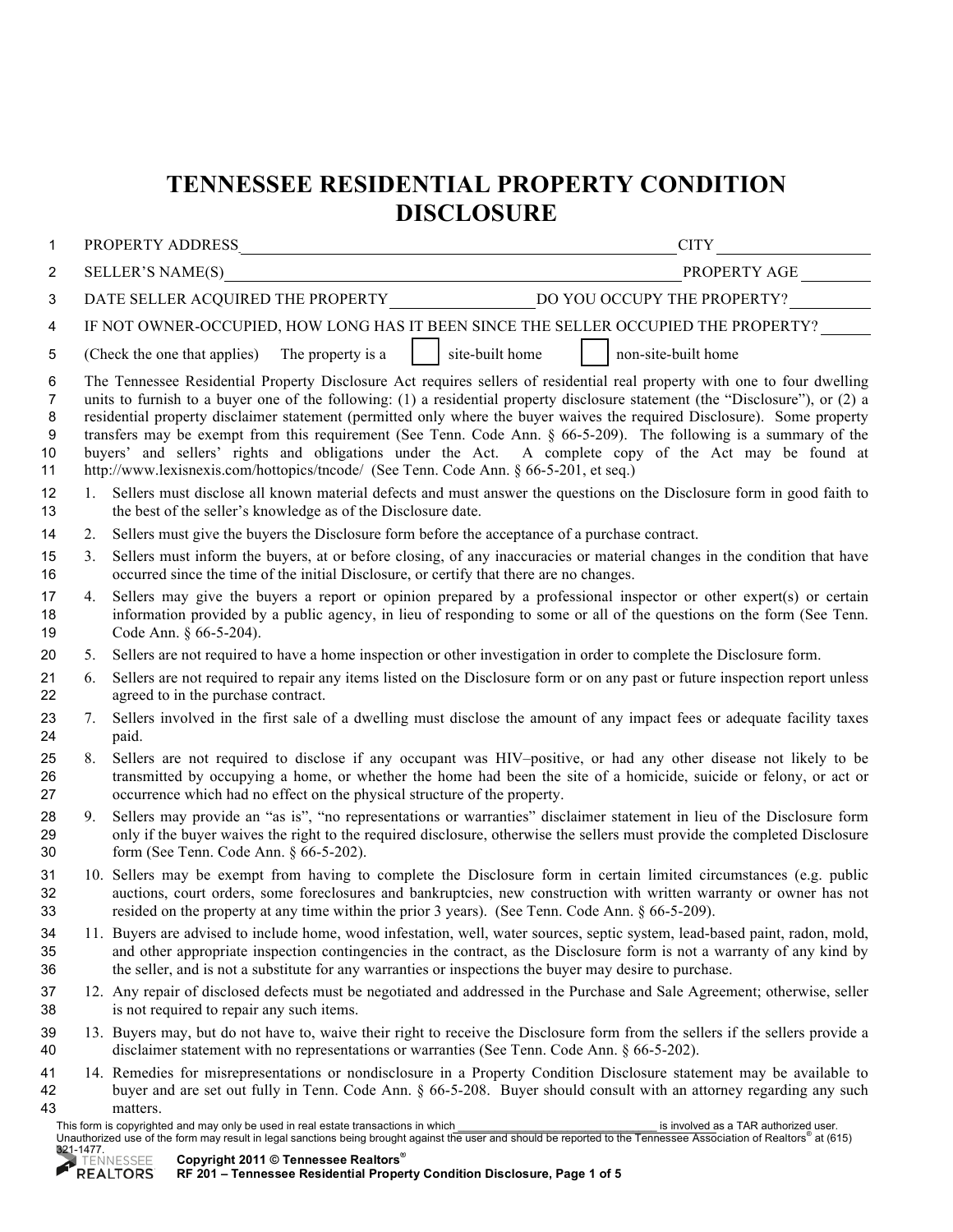- 15. Representations in the Disclosure form are those of the sellers only, and not of any real estate licensee, although licensees are required to disclose to all parties adverse facts of which the licensee has actual knowledge or notice.
- 16. Pursuant to Tenn. Code Ann. § 47-18-104(b), sellers of newly constructed residences on a septic system are prohibited from knowingly advertising or marketing a home as having more bedrooms than are permitted by the subsurface sewage disposal system permit.

 17. Sellers must disclose the presence of any known exterior injection well, the presence of any known sinkhole(s), the results of any known percolation test or soil absorption rate performed on the property that is determined or accepted by the Department of Environment and Conservation, and whether the property is located within a Planned Unit Development as defined by Tenn. Code Ann. § 66-5-213 and, if requested, provide buyers with a copy of the development's restrictive covenants, homeowner bylaws and master deed. Sellers must also disclose if they have knowledge that the residence has ever been moved from an existing foundation to another foundation.

 The Buyers and Sellers involved in the current or prospective real estate transaction for the property listed above acknowledge that they were informed of their rights and obligations regarding Residential Property Disclosures, and that this information was provided by the real estate licensee(s) prior to the completion or reviewing of a Tennessee Residential Property Condition Disclosure, a Tennessee Residential Property Condition Disclaimer Statement, or a Tennessee Residential Property Condition Exemption Notification. Buyers and Sellers also acknowledge that they were advised to seek the advice of an attorney on any legal questions they may have regarding this information or prior to taking any legal actions.

 The Tennessee Residential Property Disclosure Act states that anyone transferring title to residential real property must provide information about the condition of the property. This completed form constitutes that disclosure by the Seller. The information contained in the disclosure is the representation of the owner and not the representation of the real estate licensee or sales person, if any. This is not a warranty or a substitute for any professional inspections or warranties that the purchasers may wish to obtain.

 **Buyers and Sellers should be aware that any sales agreement executed between the parties will supersede this form as to the terms of sale, property included in the sale and any obligations on the part of the seller to repair items identified below and/or the obligation of the buyer to accept such items "as is."**

|   | ۰, |
|---|----|
| ۹ |    |

## **INSTRUCTIONS TO THE SELLER**

 Complete this form yourself and answer each question to the best of your knowledge. If an answer is an estimate, clearly label it as such. The Seller hereby authorizes any agent(s) representing any party in this transaction to provide a copy of this statement to any person or entity in connection with any actual or anticipated sale of the subject property.

## **A. THE SUBJECT PROPERTY INCLUDES THE ITEMS CHECKED BELOW:**

| 74 | Range                  |                | Wall/Window Air Conditioning                                                       |         | Garage Door Opener(s) (Number of openers |
|----|------------------------|----------------|------------------------------------------------------------------------------------|---------|------------------------------------------|
| 75 | <b>Window Screens</b>  |                | Oven                                                                               |         | Fireplace(s) (Number)                    |
| 76 | Intercom               |                | Microwave                                                                          |         | Gas Starter for Fireplace                |
| 77 | Garbage Disposal       |                | Gas Fireplace Logs                                                                 |         | TV Antenna/Satellite Dish                |
| 78 | <b>Trash Compactor</b> |                | Smoke Detector/Fire Alarm                                                          |         | Central Vacuum System and attachments    |
| 79 | Spa/Whirlpool Tub      |                | <b>Burglar Alarm</b>                                                               |         | Current Termite contract                 |
| 80 | Water Softener         |                | Patio/Decking/Gazebo                                                               |         | Hot Tub                                  |
| 81 | 220 Volt Wiring        |                | <b>Installed Outdoor Cooking Grill</b>                                             |         | Washer/Dryer Hookups                     |
| 82 | Sauna                  |                | <b>Irrigation System</b>                                                           |         | Pool                                     |
| 83 | Dishwasher             |                | A key to all exterior doors                                                        |         | Access to Public Streets                 |
| 84 | Sump Pump              |                | Rain Gutters                                                                       |         | Heat Pump                                |
| 85 | Central Heating        |                | Central Air                                                                        |         |                                          |
| 86 | Water Heater           |                | Electric<br>Gas                                                                    | Solar   |                                          |
| 87 | Other                  |                |                                                                                    |         | Other                                    |
| 88 | Garage                 | Attached       | Not Attached                                                                       | Carport |                                          |
| 89 | Water Supply<br>City   |                | Well                                                                               | Private | Utility<br>Other                         |
| 90 | Gas Supply             | <b>Utility</b> | <b>Bottled</b>                                                                     | Other   |                                          |
|    |                        |                | This form is copyrighted and may only be used in real estate transactions in which |         | is involved as a TAR authorized u        |

This form is copyrighted and may only be used in real estate transactions in which<br>Unauthorized use of the form may result in legal sanctions being brought against the user and should be reported to the Tennessee Associati

**Copyright 2011 © Tennessee Realtors® TENNESSEE REALTORS** 

**RF 201 – Tennessee Residential Property Condition Disclosure, Page 2 of 5**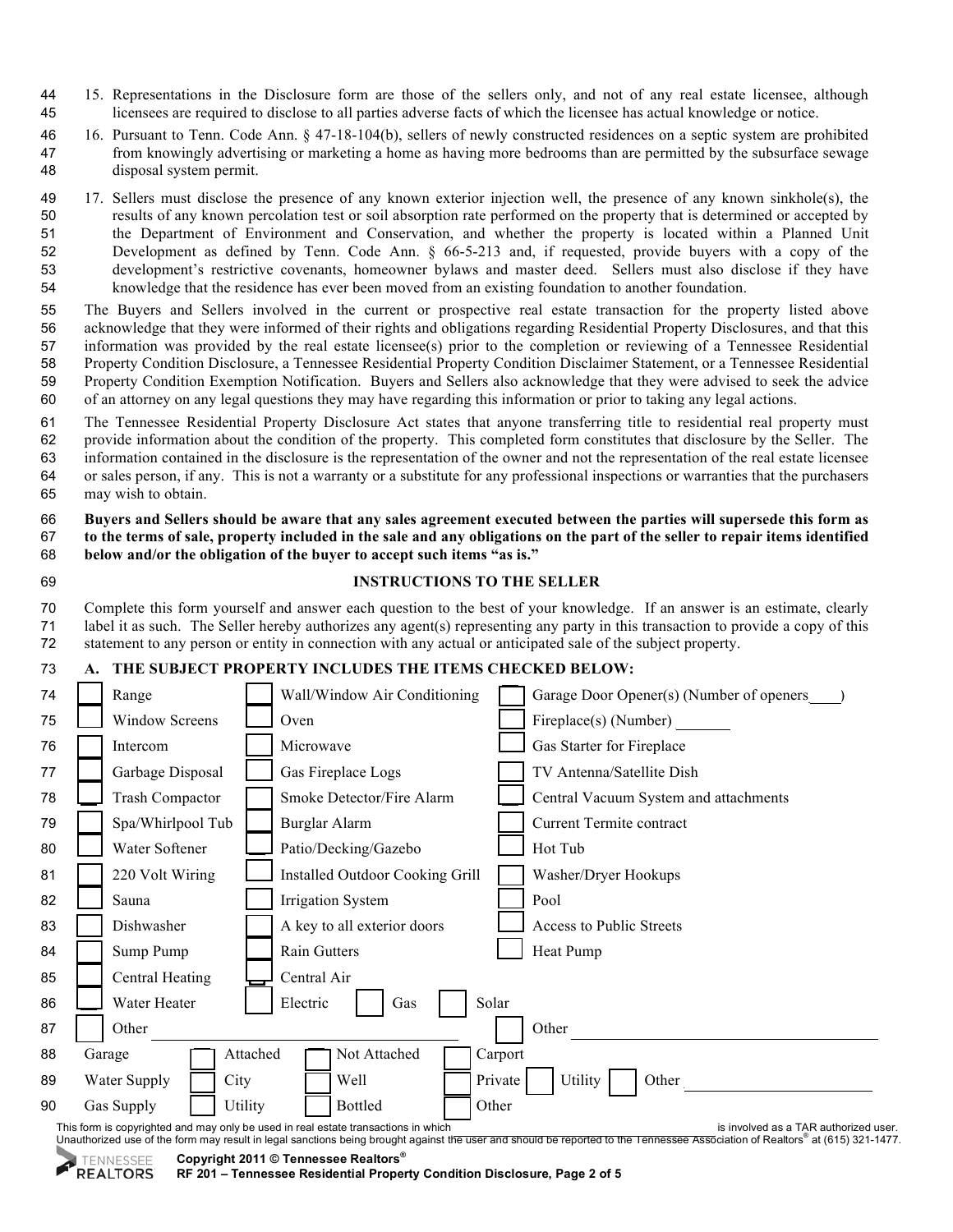|    | City Sewer<br>Waste Disposal  <br>Septic Tank                                                                                                           | Other                    |                  | the control of the control of the control of the control of the control of the |
|----|---------------------------------------------------------------------------------------------------------------------------------------------------------|--------------------------|------------------|--------------------------------------------------------------------------------|
|    | $Root(s)$ : Type                                                                                                                                        |                          |                  | Age (approx):                                                                  |
|    | Other Items:                                                                                                                                            |                          |                  |                                                                                |
|    |                                                                                                                                                         |                          |                  |                                                                                |
|    | To the best of your knowledge, are any of the above NOT in operating condition?                                                                         |                          | <b>YES</b>       | NO                                                                             |
|    |                                                                                                                                                         |                          |                  |                                                                                |
|    | If YES, then describe (attach additional sheets if necessary):                                                                                          |                          |                  |                                                                                |
|    |                                                                                                                                                         |                          |                  |                                                                                |
|    |                                                                                                                                                         |                          |                  |                                                                                |
|    | If leases are not assumable, it will be Seller's responsibility to pay balance.                                                                         |                          |                  |                                                                                |
|    | B. ARE YOU (SELLER) AWARE OF ANY DEFECTS/MALFUNCTIONS IN ANY OF THE FOLLOWING?                                                                          |                          |                  |                                                                                |
|    | NO.<br><b>UNKNOWN</b><br><b>YES</b>                                                                                                                     |                          | YES              | <b>UNKNOWN</b><br>NO                                                           |
|    | Interior Walls                                                                                                                                          | Roof                     |                  |                                                                                |
|    | Ceilings                                                                                                                                                | <b>Basement</b>          |                  |                                                                                |
|    | Floors                                                                                                                                                  | Foundation               |                  |                                                                                |
|    | Windows                                                                                                                                                 | Slab                     |                  |                                                                                |
|    | Doors                                                                                                                                                   | Driveway                 |                  |                                                                                |
|    | Insulation                                                                                                                                              | Sidewalks                |                  |                                                                                |
|    | Plumbing System                                                                                                                                         | Central Heating          |                  |                                                                                |
|    | Sewer/Septic                                                                                                                                            | Heat Pump                |                  |                                                                                |
|    | <b>Electrical System</b>                                                                                                                                | Central Air Conditioning |                  |                                                                                |
|    | <b>Exterior Walls</b>                                                                                                                                   |                          |                  |                                                                                |
|    | If any of the above is/ $\frac{1}{\text{area}}$ marked $\frac{1}{\text{res}}$ hease explain:                                                            |                          |                  |                                                                                |
|    |                                                                                                                                                         |                          |                  |                                                                                |
|    |                                                                                                                                                         |                          |                  |                                                                                |
|    | C. ARE YOU (SELLER) AWARE OF ANY OF THE FOLLOWING:                                                                                                      |                          | <b>YES</b><br>NO | <b>UNKNOWN</b>                                                                 |
| 1. | Substances, materials or products which may be environmental hazards<br>such as, but not limited to: asbestos, radon gas, lead-based paint, fuel        |                          |                  |                                                                                |
|    | or chemical storage tanks, methamphetamine, contaminated soil or                                                                                        |                          |                  |                                                                                |
|    | water, and/or known existing or past mold presence on the subject                                                                                       |                          |                  |                                                                                |
| 2. | property?                                                                                                                                               |                          |                  |                                                                                |
|    | Features shared in common with adjoining land owners, such as walls, but<br>not limited to, fences, and/or driveways, with joint rights and obligations |                          |                  |                                                                                |
|    | for use and maintenance?                                                                                                                                |                          |                  |                                                                                |
|    | 3. Any authorized changes in roads, drainage or utilities affecting the                                                                                 |                          |                  |                                                                                |
|    | property, or contiguous to the property?                                                                                                                |                          |                  |                                                                                |
| 4. | Any changes since the most recent survey of the property was done?<br>Most recent survey of the property: (check here if unknown)                       |                          |                  |                                                                                |
|    |                                                                                                                                                         |                          |                  |                                                                                |
| 5. | Any encroachments, easements, or similar items that may affect your                                                                                     |                          |                  |                                                                                |
|    | ownership interest in the property?                                                                                                                     |                          |                  |                                                                                |
| 6. | Room additions, structural modifications or other alterations or<br>repairs made without necessary permits?                                             |                          |                  |                                                                                |
| 7. | Room additions, structural modifications or other alterations or                                                                                        |                          |                  |                                                                                |
|    | repairs not in compliance with building codes?                                                                                                          |                          |                  |                                                                                |

This form is copyrighted and may only be used in real estate transactions in which<br>Unauthorized use of the form may result in legal sanctions being brought against the user and should be reported to the Tennessee Associati

**Copyright 2011 © Tennessee Realtors®** 

**RF 201 – Tennessee Residential Property Condition Disclosure, Page 3 of 5**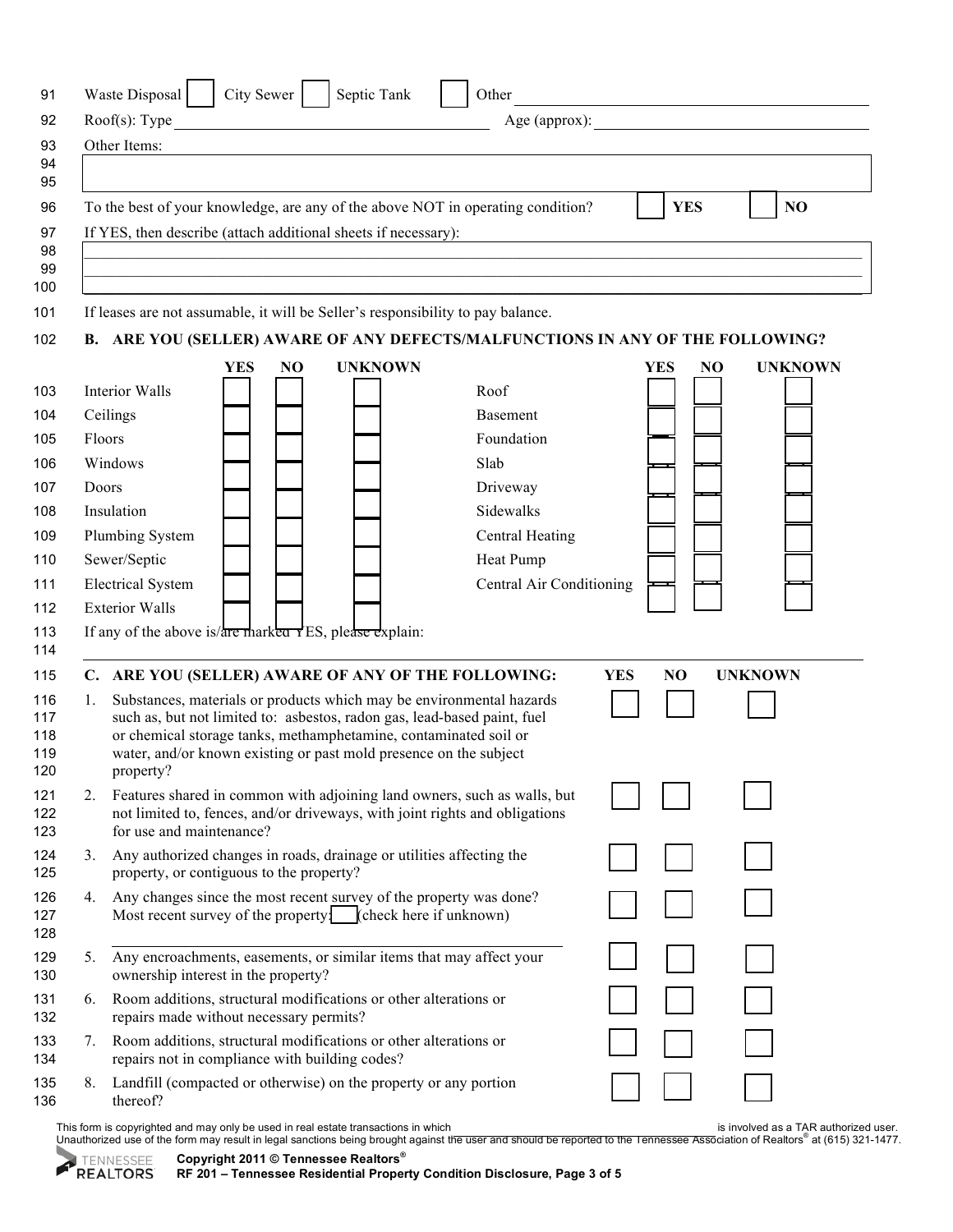|                                        | NO<br><b>UNKNOWN</b><br><b>YES</b>                                                                                                                                                                                                                                                                                                                                                                                                                                                                                                                                                                                                                     |
|----------------------------------------|--------------------------------------------------------------------------------------------------------------------------------------------------------------------------------------------------------------------------------------------------------------------------------------------------------------------------------------------------------------------------------------------------------------------------------------------------------------------------------------------------------------------------------------------------------------------------------------------------------------------------------------------------------|
| 137<br>9.                              | Any settling from any cause, or slippage, sliding or other soil problems?                                                                                                                                                                                                                                                                                                                                                                                                                                                                                                                                                                              |
| 138                                    | 10. Flooding, drainage or grading problems?                                                                                                                                                                                                                                                                                                                                                                                                                                                                                                                                                                                                            |
| 139                                    | 11. Any requirement that flood insurance be maintained on the property?                                                                                                                                                                                                                                                                                                                                                                                                                                                                                                                                                                                |
| 140<br>141<br>142<br>143<br>144<br>145 | 13. Any past or present interior water intrusions(s) from outside home,<br>standing water within foundation and/or basement?<br>If yes, please explain. If necessary, please attach an additional sheet<br>and any available documents pertaining to these repairs/corrections.                                                                                                                                                                                                                                                                                                                                                                        |
|                                        |                                                                                                                                                                                                                                                                                                                                                                                                                                                                                                                                                                                                                                                        |
|                                        | 14. Property or structural damage from fire, earthquake, floods, landslides,<br>tremors, wind, storm or wood destroying organisms?<br>If yes, please explain (use separate sheet if necessary).                                                                                                                                                                                                                                                                                                                                                                                                                                                        |
|                                        | If yes, has said damage been repaired?                                                                                                                                                                                                                                                                                                                                                                                                                                                                                                                                                                                                                 |
|                                        | 15. Any zoning violations, nonconforming uses and/or violations of<br>"setback" requirements?                                                                                                                                                                                                                                                                                                                                                                                                                                                                                                                                                          |
|                                        | 16. Neighborhood noise problems or other nuisances?                                                                                                                                                                                                                                                                                                                                                                                                                                                                                                                                                                                                    |
|                                        | 17. Subdivision and/or deed restrictions or obligations?                                                                                                                                                                                                                                                                                                                                                                                                                                                                                                                                                                                               |
| 158<br>159<br>160                      | 18. A Condominium/Homeowners Association (HOA) which has any authority<br>over the subject property?<br>Name of HOA:<br><b>HOA Address:</b><br>HOA Phone Number:<br>Monthly Dues:<br><b>Transfer Fees:</b><br>Special Assessments:<br>Management Company:<br>Phone:<br>Management Co. Address:                                                                                                                                                                                                                                                                                                                                                         |
|                                        | 19. Any "common area" (facilities such as, but not limited to, pools, tennis<br>courts, walkways or other areas co-owned in undivided interest with others)?                                                                                                                                                                                                                                                                                                                                                                                                                                                                                           |
|                                        | 20. Any notices of abatement or citations against the property?                                                                                                                                                                                                                                                                                                                                                                                                                                                                                                                                                                                        |
|                                        | 21. Any lawsuit(s) or proposed lawsuit(s) by or against the seller which affects<br>or will affect the property?                                                                                                                                                                                                                                                                                                                                                                                                                                                                                                                                       |
|                                        | 22. Is any system, equipment or part of the property being leased?<br>If yes, please explain, and include a written statement regarding payment<br>information.                                                                                                                                                                                                                                                                                                                                                                                                                                                                                        |
|                                        |                                                                                                                                                                                                                                                                                                                                                                                                                                                                                                                                                                                                                                                        |
|                                        | 23. Any exterior wall covering of the structure(s) covered with exterior<br>insulation and finish systems (EIFS), also known as "synthetic stucco"?<br>If yes, has there been a recent inspection to determine whether the structure<br>has excessive moisture accumulation and/or moisture related damage?<br>(The Tennessee Real Estate Commission urges any buyer or seller who encounters this product to have a qualified<br>professional inspect the structure in question for the preceding concern and provide a written report of the<br>professional's finding.)<br>If yes, please explain. If necessary, please attach an additional sheet. |
|                                        | 24. Is heating and air conditioning supplied to all finished rooms?                                                                                                                                                                                                                                                                                                                                                                                                                                                                                                                                                                                    |
|                                        | If the same type of system is not used for all finished rooms, please explain.                                                                                                                                                                                                                                                                                                                                                                                                                                                                                                                                                                         |
|                                        | This form is copyrighted and may only be used in real estate transactions in which<br>is involved as a TAR authorized user.                                                                                                                                                                                                                                                                                                                                                                                                                                                                                                                            |